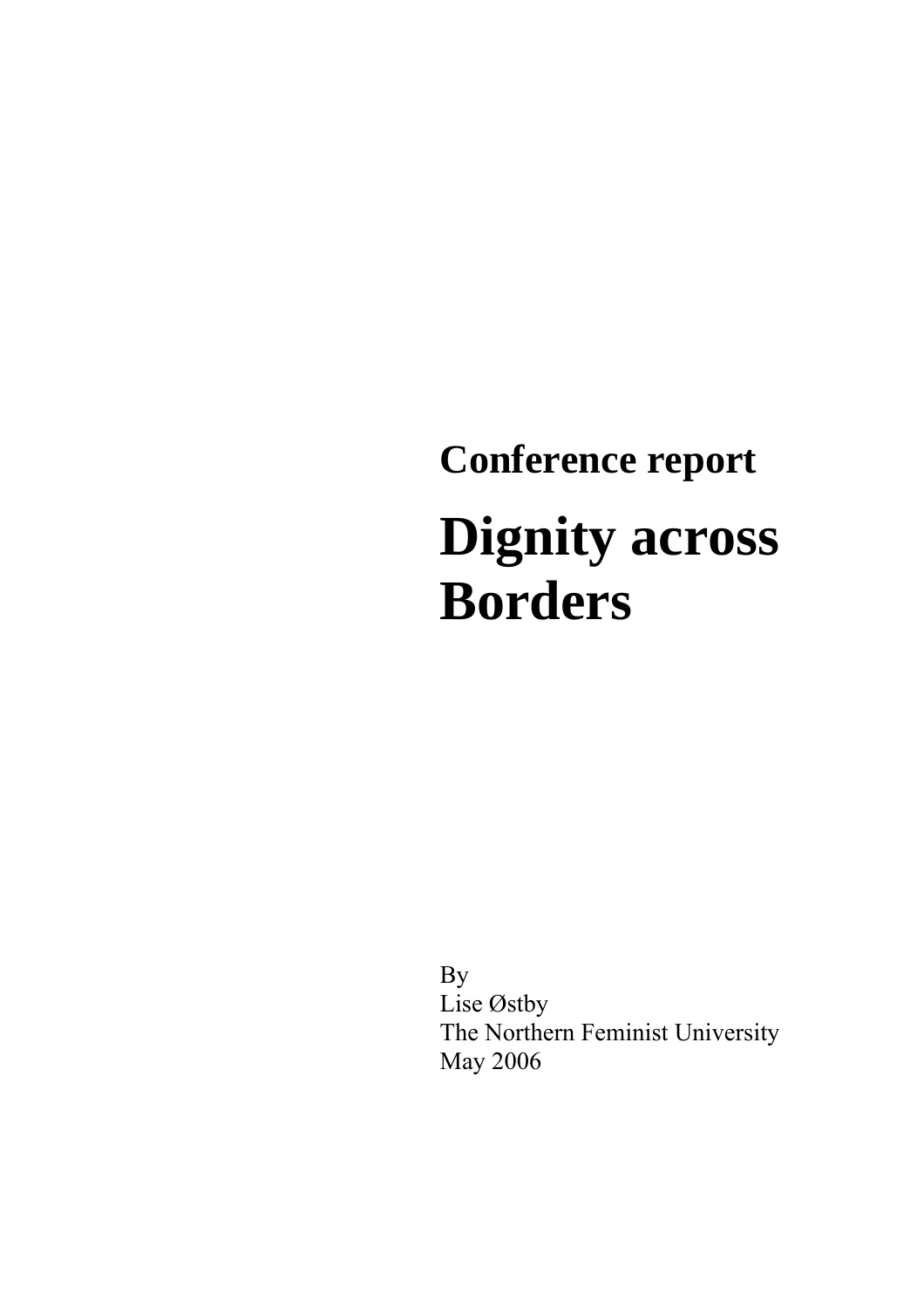# <span id="page-1-0"></span>**Conference report, Dignity across Borders**<br>Kirkenes, November  $2^{gt}$  – December  $2^{nd}$ , 2005

# Index

| Britt Kramvig: "Oil, gas and development in the northern region - a gendered perspective" |  |
|-------------------------------------------------------------------------------------------|--|
|                                                                                           |  |
| Tove Lill Labahå Magga: "Indigenous women and oppression in society"  7                   |  |
|                                                                                           |  |
| Lise Bjerkan and Linda Dyrlid: "Silenced experience: Dilemmas and challenges in the       |  |
|                                                                                           |  |
|                                                                                           |  |
|                                                                                           |  |
| Lubov Shtyileva: "Trafficking and prostitution in Murmansk region: Russian point of       |  |
|                                                                                           |  |
|                                                                                           |  |
|                                                                                           |  |
|                                                                                           |  |
|                                                                                           |  |
|                                                                                           |  |
|                                                                                           |  |
| Democratisation processes in the Barents region in a gender perspective 11                |  |
|                                                                                           |  |
|                                                                                           |  |
|                                                                                           |  |
|                                                                                           |  |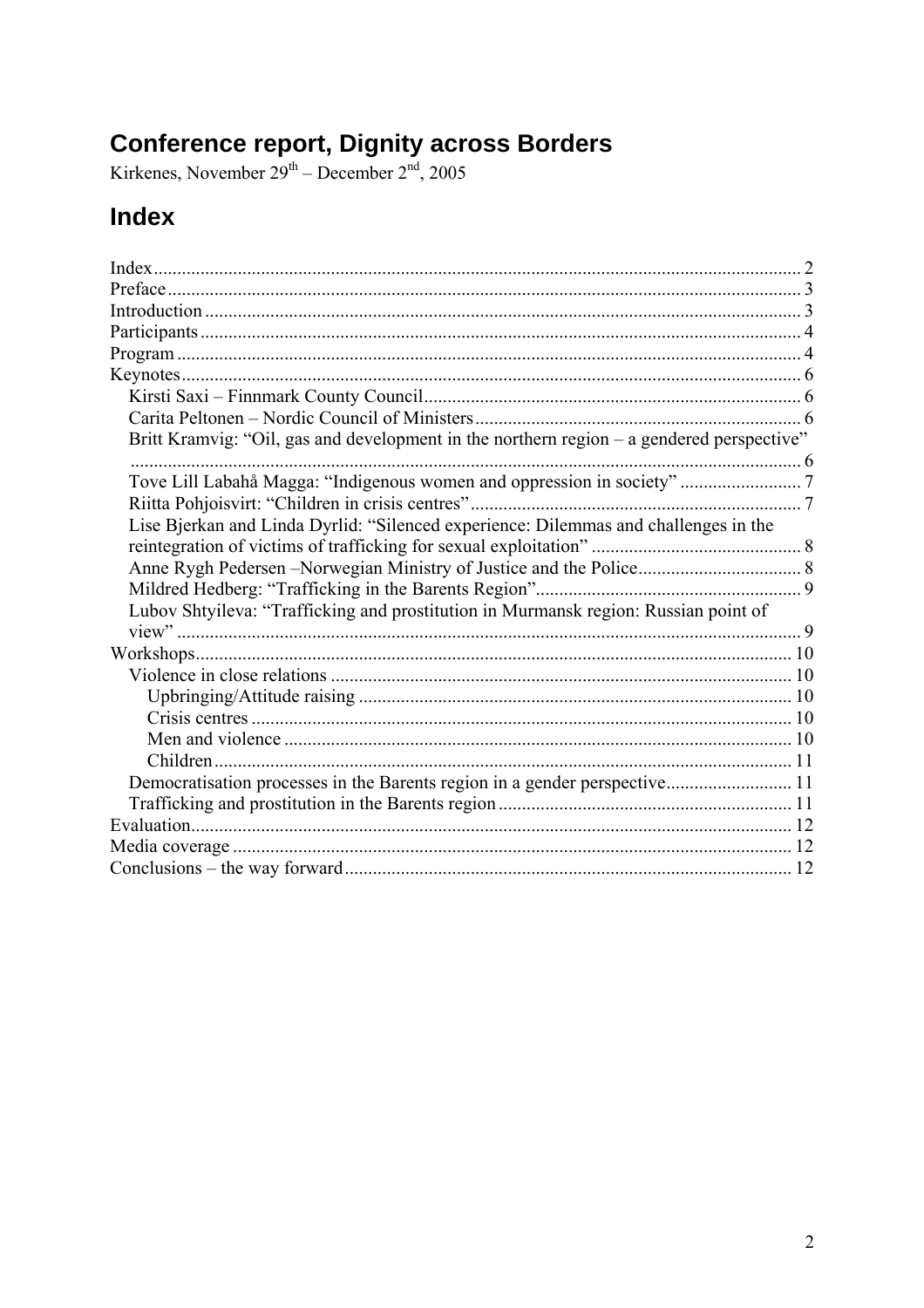# <span id="page-2-0"></span>**Preface**

The Dignity Across Borders conference was held in Kirkenes, Norway, from November 29<sup>th</sup> to December 2<sup>nd</sup>, 2005. It was organised in cooperation between The Northern Feminist University ([www.kun.nl.no](http://www.kun.nl.no/) ), Network for Crisis Centres in the Russian Barents region and the Barents Region as a whole ( NCRB )( [wwwedu.oulu.fi/ktl/NCRB/](http://www.edu.oulu.fi/ktl/NCRB/) ) and the Nora crisis and incest centre in Kirkenes.

The conference took place to finalise this part of the NCRB cooperation, the exchange program between crisis centres in the Barents region. The aim of the conference was to discuss the issues of violence in close relations, democratisation processes in the Barents region in a gender perspective, and trafficking and prostitution in the Barents region. The participants were practitioners and researchers within the different fields across the Barents region.

The conference was held thanks to economic support from the Barents Secretariat, the Ministry of Foreign Affairs, the Ministry of Children and Family Affairs, the Nordic Council of Ministers, the Directorate of Children and Family Affairs, the Nordic Trafficking project, the County of Finnmark and FOKUS.

We would like to thank keynote speakers Carita Peltonen, Britt Kramvig, Tove-Lill Labahå Magga, Riitta Pohjoisvirta, Linda Dyrlid, Lise Bjerkan, Mildred Hedberg and Lubov Shtyileva for their valuable contributions. We would also like to thank workshop chairs Wenche Jonassen, Aino Saarinen and Mildred Hedberg for their efforts, and plenary chair Lise Nordbrønd for guiding us through the conference, keeping track of the discussions and keeping us all in line.

# **Introduction**

The Dignity Across Borders conference was held from November  $29<sup>th</sup>$  to December  $2<sup>nd</sup>$  in Kirkenes, Norway. Russia, Finland, Sweden, Norway and Sapmi were all represented. 75 participants from a number of organisations around the Barents region met to focus on the issues of:

- violence in close relations
- democratisation processes in the Barents region in a gender perspective
- trafficking and prostitution in the Barents region.

The occasion of the conference was also to mark the finalisation of an exchange program among crisis centres in the NCRB (Network for Crisis Centres in the Russian Barents region and the Barents Region as a whole). This took place during 2004 and 2005.

The conference gave the participants the opportunity to discuss the important questions outside the traditional frames of the different institutions. Crisis centre workers, activists, researchers, social workers, bureaucrats and others was given space to confront important issues that are interrelated and connected to each other, but often separated by scientific and political borders. Democratisation processes, violence in close relations and trafficking and prostitution are interrelated and international issues. When the problems cross borders, the solutions must also be found in cross-border cooperation. In her presentation, Britt Kramvig pinpointed one such example of interrelatedness; the situation in Finnmark at the moment. There is huge development connected to the oil industry and the development of the Snøhvit area. This seems to have inspired an all-over Klondyke mentality, and it is seen as a project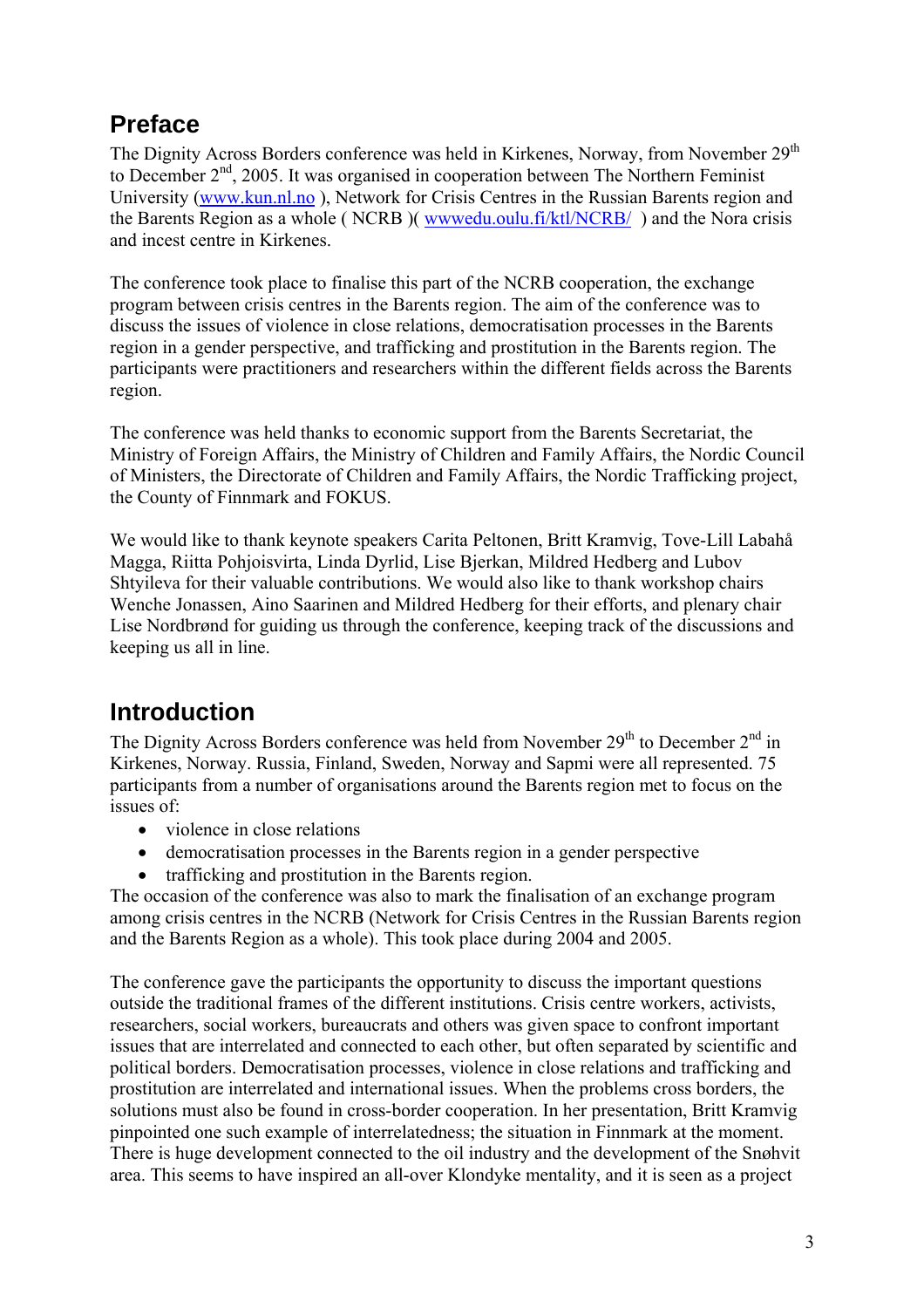<span id="page-3-0"></span>that potentially can save the northernmost region of Norway from depopulation. However, the development is not all-out positive for women. The numbers of crisis centre contacts in the area have increased considerably since the development project started. If the development in this area does not include women nor includes a gender perspective, there are risks that there will not be sustainable solutions created in the area, and that the foreseen golden age of the northern region will not be as positive as predicted.

Trafficking is an example of a problem that travels across borders and needs to be solved in cross-border cooperation. The border between Russia, Finland and Norway marks the biggest welfare gap in the world. Northern Norway and Finland are not the richest areas in the world, and northern Russia is not the poorest; however, in comparing the two the difference becomes striking. Working against trafficking means both working with preventing women in source countries from becoming trafficking victims, and working with men in receiving countries to stop the demand, and through this get rid of the market that makes this industry attractive for criminals.

The conference also resulted in initiation of a new network, namely the Barents Women Gender Watch (BWGW). BWGW is a networking- and cooperation project that focuses on gender structures in the Barents region and the strategies of Barents region women in confronting globalisation/transregionalisation and socio-economic change. The BWGW network aims to be a network among research, education and activism resource milieus in the Barents region and surrounding areas, with a particular view to documenting the socioeconomic realities in this dynamic region.

The conference language was English with interpretation to Russian, with all the challenges this includes for an event.

## **Participants**

The participants were crisis centre workers, activists, researchers, politicians, social workers, bureaucrats and others. Enclosed, please find the participant list.

## **Program**

#### November 29<sup>th</sup>:

- 15.30: Registration, Rica Arctic
- 16.30: Open house at the Nora centre
- 20.00: Reception at Grenselandmuseet. Welcome speech by Linda Randal, chair for the political elected bord at the Nora centre, and Lise Østby, The Northern Feminist University. Performance by Josef, "Taktløs Trommeliga" and Randi Sneve Stene, Ketil Nicholaysen and Omar Pleym.

#### November 30<sup>th</sup>:

- 09.00: Conference opening, Kirsti Saxi, Finnmark County Council Chair, and Marit Stemland, The Northern Feminist University
- 09.30: Plenary, "Democratisation processes in a gender perspective" Keynote speaker: Carita Peltonen, Nordisk Ministerråd
- 10.15: Discussion and questions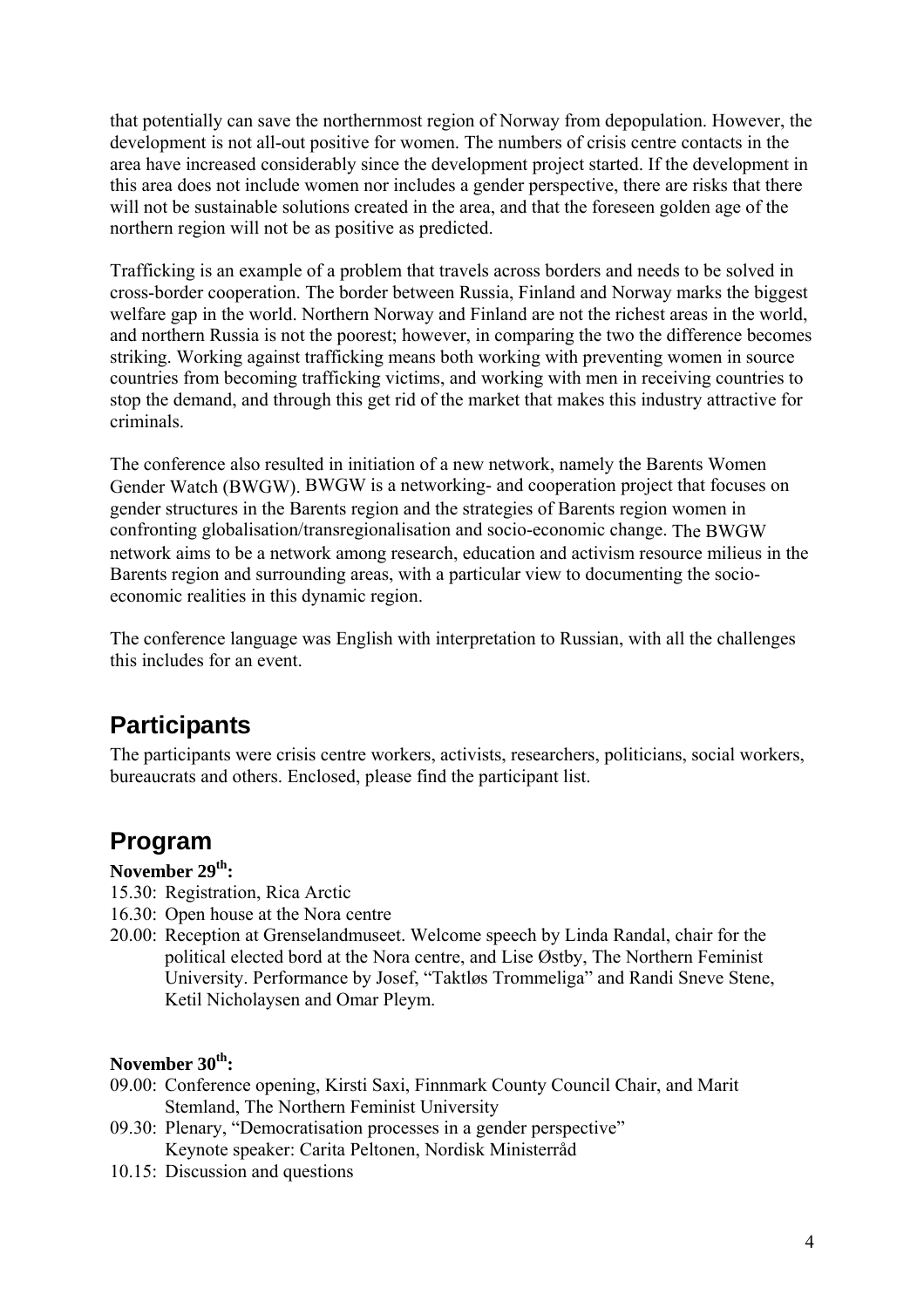- 10.30: Coffee break
- 11.00: Workshops parallel sessions
- 13.00: Lunch
- 14.30: Keynote speaker: Britt Kramvig, NORUT, "Oil, gas and development in the northern region – a gendered perspective"
- 15.15: Discussion and questions
- 15.30: Parallel workshop sessions, including coffee break
- 16.45: Plenary summary workshop summaries
- 18.00: Voluntary activities, swimming/sledding
- 20.00: Dinner

#### December 1<sup>st</sup>:

- 09.00: Plenary, "Violence in close relations" Keynote speaker: Tove-Lill Labahå Magga,"Indigenous women and oppression in society"
- 09.45: Discussion and questions
- 10.00: Parallel workshop sessions, including coffee break
- 12.00: Lunch
- 13.00: "16 days of action", Torch-lit march campaigning for preventing violence against women. Speech by Bjørg Irene Østrem, chairperson of the Nora centre board
- 14.00: Keynote speaker: Riitta Pohjoisvirta, Oulu Mother and Child Home and Shelter
- 14.45: Discussions and questions
- 15.00: Keynote speaker: Lise Bjerkan, Fafo, Linda Dyrlid, HiST, "The silenced experience dilemmas and challenges in the reintegration of victims of trafficking for sexual exploitation"
- 15.45: Discussions and questions
- 16.00: Plenary workshop session, including coffee break
- 17.30: Plenary summary workshop summaries
- 18.00: Press conference
- 20.00: Dinner and cultural programme

#### **December 2nd:**

- 09.00: Greetings from Anne Rygh Pedersen, State Secretary, Ministry of Justice
- 09.10: Plenary, Trafficking and prostitution Keynote speaker: Mildred Hedberg, IRIS, "Trafficking in the Barents region"
- 10.00: Discussion and questions
- 10.15: Keynote speaker: Lubov Shtyileva, Member of Congress of women on Kola Peninsula, director Murmansk crisis centre "Shelter"; "Trafficking and prostitution in Murmansk region: Russian point of view"
- 10.35: Plenary workshop session, including coffee break
- 12.30: Plenary workshop summary
- 13.00: Lunch
- 14.00: Plenary summary and evaluation
- 15.00: Conference closing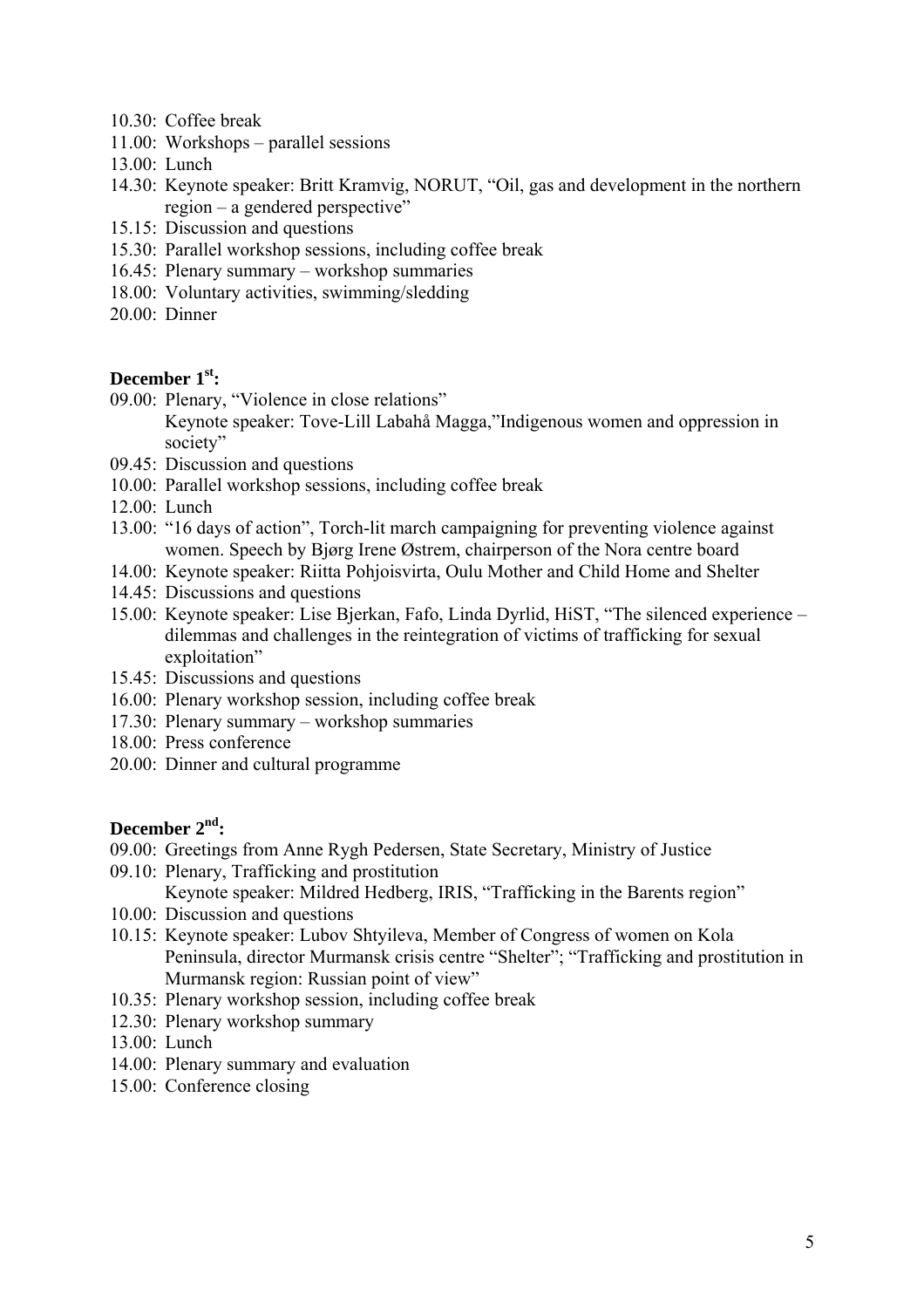## <span id="page-5-0"></span>**Keynotes**

We will here present summaries of the keynote speeches. The full texts can be obtained from The Northern Feminist University.

## *Kirsti Saxi – Finnmark County Council*

Kirsti Saxi recently took up the position as chair of the county council of Finnmark. She opened the conference and welcomed us to Finnmark and the Barents region. She emphasised the importance of addressing the conference issues, and said that these highlight the very basics of humanity and dignity for all in the Barents region. She also mentioned the importance of people-to people-cooperation in the Barents Cooperation. The Barents Cooperation prioritises "soft projects", which makes it different from other regional cooperation. She said that the Barents cooperation takes gender equality seriously and she praised the participants for their work within the fields of equality, dignity and humanity.

## *Carita Peltonen – Nordic Council of Ministers*

Carita Peltonen from the Nordic Council of Ministers informed us that the gender equality work in the ministry is now focused on gender budgeting and violence against women. She emphasised the importance of investigating how resources are distributed, and using a gender perspective in budget work.

In her opinion it is now time for men to start discussing gender equality issues. The problem of lack of equality cannot be solved by women only, men must also take action and involve themselves in changing the situation. Men must first find their own angle on gender equality before we can reach a state where women and men can cooperate towards a common goal. She mentioned the need for good male role models fighting for gender equality. Peltonen emphasised that to reach a gender-equal society, there must be a true equality between women and men in all arenas; welfare, economy, respect and identity.

### *Britt Kramvig: "Oil, gas and development in the northern region – a gendered perspective"*

As researcher at Norut Samfunnsforskning in Tromsø, Norway**,** Britt Kramvig has been working in the Barents region on different research projects with focus on gender. She mentioned the need for systematic knowledge in order to be able to identify the situation for women in the Barents region. She reflected upon the unanswered questions that emerged after she finalised a research project on why women leave and men remain in the northern periphery. She went into questions around development of the North in connection with the oil and gas industry. She said that oil and gas, as a possibility for future development, construct a new language in which to tell the stories of the region, by doing so it changes how people see themselves, their identities and prosperity. She used examples from her research in Hammerfest, the development of the Snøhvit (Snow White) project and the metaphors used in connection to this. These are almost exclusively masculine and do not take into consideration that the future development should include opportunities for both men and women. She reflected on the fact that in the Norwegian context, women in Finnmark have higher than average education, while the men there have less. She encouraged knowledge institutions, local governments and regional counties to "think gender" and to find models where women are seen as a resource and can use their knowledge, education and experience to create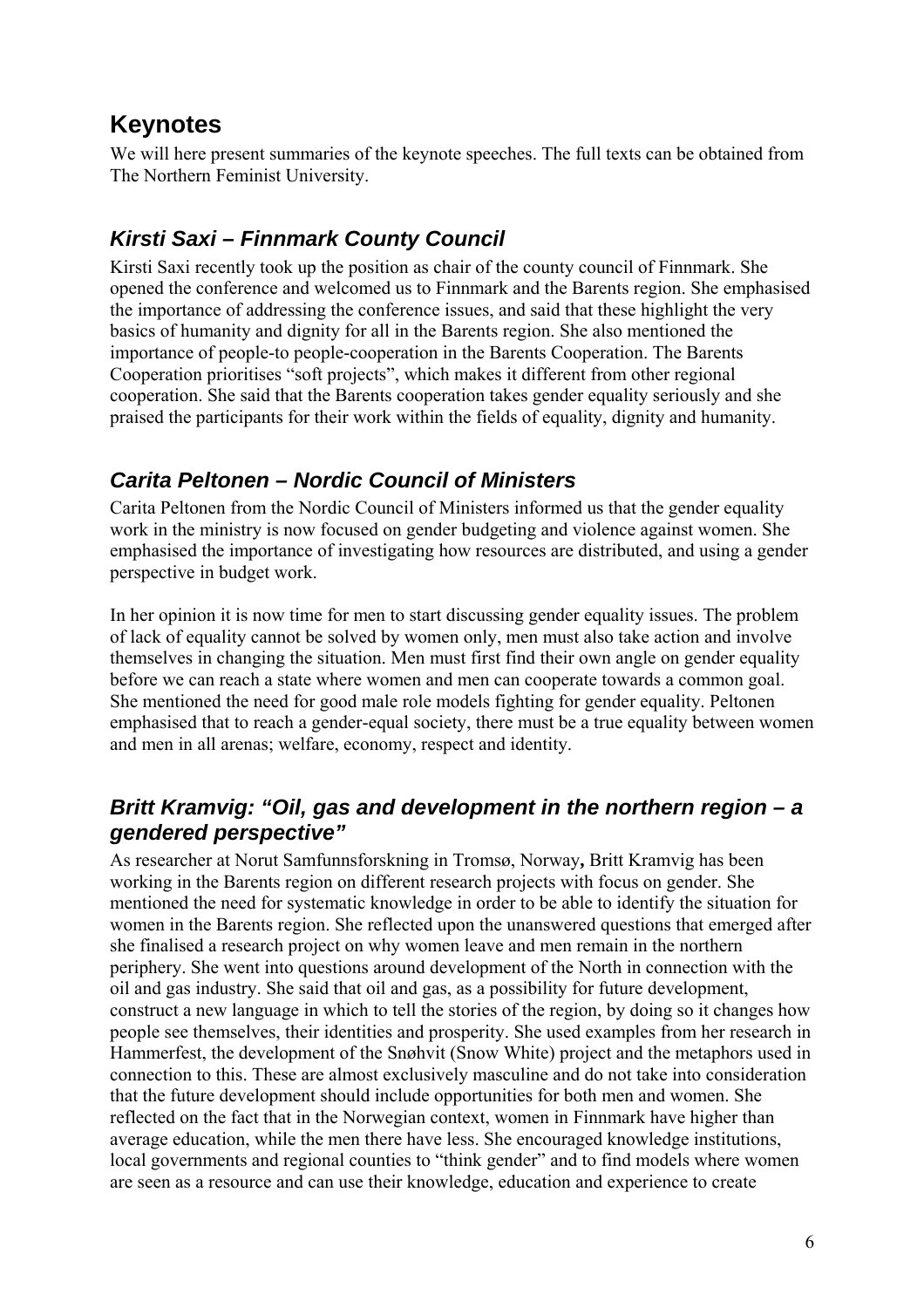<span id="page-6-0"></span>development; and by this creating a better future, better welfare and better democracy in the Barents region.

### *Tove Lill Labahå Magga: "Indigenous women and oppression in society"*

Tove-Lill Labahå Magga, Norway, asked for exploration of redefining tasks and roles rather than trying to remove the gender and ethnical stereotypes from the discussions in private and public discussions, in official institutions and arenas. She emphasised that the journey towards gender and ethnical justice and justice for the indigenous people of the world is collective, community-based and inclusive. She reflected upon the consequences of racism. Even though it is recognised today that races are a social construction, and that all humanity belongs to just one group: the human race, people are subjected to racism, either in biological or cultural terms. The indigenous people of the north have faced colonialism from the nation states, and they have been forced to relate to other peoples' institutions and their cultural practices. Institutional racism consists of the collective failure of an organisation or institution. It is systematic and not connected to a prevalence of racist persons within the organisations. She said that indigenous people in the north has been victims of this institutional racism. She also said that Saami women as a group have had fewer possibilities to remain Saami than the men. The men have been able to continue their traditional life with support from the nation state to a greater extent than women. Abuse of women is not present to a lesser or larger extent in indigenous societies than in any other context, however, indigenous women are more affected than the majority of women, since the consequences of having to leave their closest family also includes leaving their traditional way of life, and their culture. Labahå Magga argues that women's shelters should not be public institutions and part of the public health system, they should rather be owned and run by the women themselves.

Labahå Magga stressed the need for seeing violence in a more global perspective. She called for an examination of the fundamental relationship of power and dominance operating on a world scale and awareness that racism and discrimination are barriers to equal development in the world and that globalisation can have negative impact for some.

## *Riitta Pohjoisvirt: "Children in crisis centres"*

Riitta Pohjoisvirta from the Oulu Mother and Child Home and Shelter, Finland, focused on children who are subjected to violence, in being abused themselves or having to witness abuse of their mothers. She presented official statistics from Finland and her own experiences from Oulu Mother and Child Home and Shelter, where 1/3 of the children were victims of violence. She explored consequences of violence on the foetus and consequences of lack of care for newborn children. Abuse of babies or lack of care during the first years will have consequences for life, such as cognitive development, ability to control stress and emotions. Pohjoisvirta stressed the importance of being attentive to, and having knowledge of treatment of the babies in the shelters, creating a stable atmosphere, giving the mothers space to settle down and opportunities to take proper care of the children.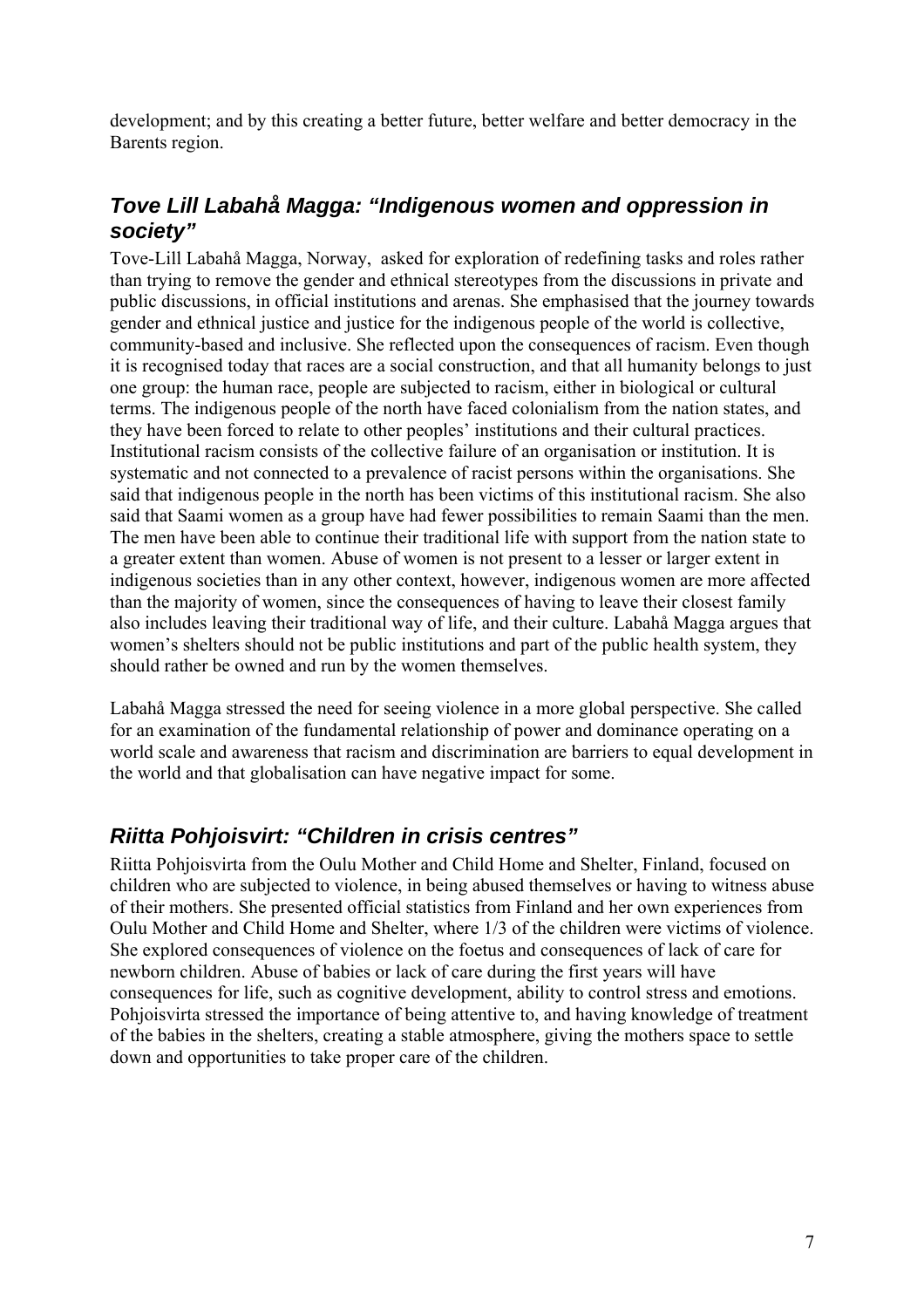#### <span id="page-7-0"></span>*Lise Bjerkan and Linda Dyrlid: "Silenced experience: Dilemmas and challenges in the reintegration of victims of trafficking for sexual exploitation"*

Lise Bjerkan, Researcher, the Fafo Institute for Applied International Studies (Oslo, Norway) and Linda Dyrlid, Assistant Professor, Sør-Trøndelag University College (Trondheim, Norway), gave us a presentation of the complexity in factors that push young women into trafficking. They presented us to their fieldwork done in Serbia, Italy and Moldova in cooperation with Serbian researchers, entitled "Dilemmas and challenges in the reintegration of victims of trafficking and sexual exploitation".

In their project they explored whether and in what ways victims' expectations and needs are met during reintegration processes. They define trafficking according to the UN Palermo Protocol. Working within this field, they stressed the importance of having knowledge both about the structures that make women vulnerable to trafficking and the individual consequences for the women being exposed to this kind of abuse. They claim that causes like poverty are more relevant on a structural than an individual level. They presented changes in recruitment of victims of trafficking, rather than being tricked by false advertisements of jobs in the West, victims are now recruited and betrayed by people they know and trust. Having been trafficked implies a total loss of control and influence over your own life. The challenge of the rehabilitation will depend on the length of the trafficking experience and what the victim has experienced. Bjerkan and Dyrlid stressed the importance of ensuring that victims of trafficking are provided with relevant and precise information that will enable them to make qualified decisions regarding their future. They also called for increased predictability in rehabilitation and reintegration services, to enable beneficiaries to find sustainable and durable solutions. The "silenced experience" refers to the fact that victims who return to their home communities often choose to keep quiet about their negative experiences. This as a strategy for survival, and many consider it easier to go on with their normal life when their surroundings do not know about the abuse they have been through. This may lead to others following in their footsteps, since the true horror stories are seldom told.

It is important to focus on the factors that lead to trafficking, not only the consequences of it. Bjerkan and Dyrlid emphasised that if we can identify risk factors and indicate and identify risk groups, we can create alternatives that can truly prevent trafficking. It is necessary to work with the challenges the women face also before they become victims of trafficking. There is a need for more focus on the reasons that lead to trafficking, not only the consequences of it, and there is a need for greater attention on how to prevent women from becoming victims of trafficking.

## *Anne Rygh Pedersen –Norwegian Ministry of Justice and the Police*

Anne Rygh Pedersen, State Secretary in the Norwegian Ministry of Justice and the Police, started by emphasising the importance of the conference, and she presented some of the Norwegian government's views and actions regarding violence against women and trafficking. Rygh Pedersen said that the Norwegian government welcomes a frank and honest debate on violence in close relations, which has been considered a private matter for too long, and she stressed that all use of violence is prohibited under Norwegian law. The governments view is that domestic violence is unacceptable and that it must be prevented, combated and alleviated through measures to help and protect the victims and through prosecution and treatment of the perpetrators. She pointed out that when violence occurs in close relations, the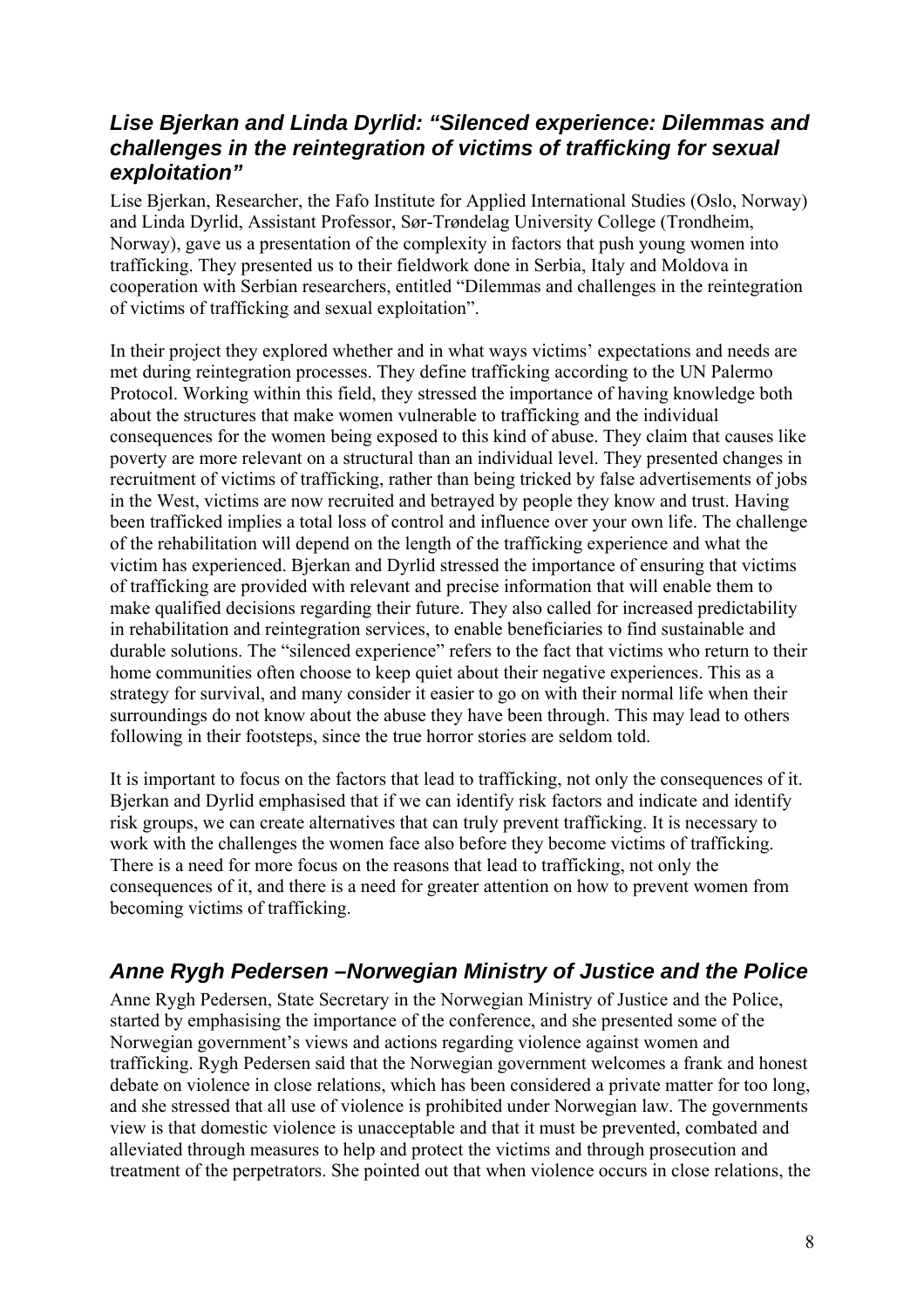<span id="page-8-0"></span>consequences are more extensive than the visible effect of the harm caused by the act of violence itself, since the persons involved have a meaningful role in each others life. She confirmed that the responsibility of coordinating the efforts to combat domestic violence lies with the Ministry of Justice and the Police, however, several institutions and ministries are involved in this work.

Rygh Pedersen also presented the Norwegian government's position regarding trafficking. She said they have a strong commitment to combat this serious crime, and that the state is responsible for protecting the human rights of all persons within its borders against all human rights violations. They have a responsibility to protect and assist victims of trafficking, to prevent women and children from being recruited to trafficking, to curtail the demand for prostitutes and to detect and prosecute traffickers. The effort to combat trafficking is a complex issue and is done in cooperation between a number of governmental and nongovernmental organisations. The work is coordinated by the Ministry of Justice and the Police. She finally presented a number of measures, tools and methods used for assisting victims and combating the problem.

## *Mildred Hedberg: "Trafficking in the Barents Region"*

Mildred Hedberg from the IRIS shelter for women in Luleå, Sweden, gave us a more detailed portrait of the people involved in trafficking, with her extensive experience on violence against women, shelters and trafficking. She described the trafficking situation today and the work done on combating this in Sweden. The work includes information campaigns aimed at adolescents in the source countries as well as awareness-raising campaigns aimed at sex buyers in receiving countries. She emphasised the importance of stopping the demand for trafficking victims through making men take a stand against buying women.

Hedberg also talked about the Swedish law of 1999 that criminalise the buyers of sex, and welcomed the positive effects this has had on combating prostitution and trafficking in Sweden.

### *Lubov Shtyileva: "Trafficking and prostitution in Murmansk region: Russian point of view"*

Lubov Shtyileva is director of the "Shelter" crisis centre in Murmansk and member of the Congress of Women on the Kola Peninsula. She presented perspectives on trafficking and prostitution from a Russian point of view. She told us that Russia is among the major source countries for trafficking and it has been revealed that a number of criminal groups are organising this trade. The authorities are taking action and the law has been amended to cover trafficking as a criminal offence, there is also a new law on witness protection. However, the problem of trafficking has been neglected by the Russian authorities for long. The attitude has been that Russian women travel abroad voluntarily, and if they are abused there this is no longer the responsibility of Russian authorities. They have not been willing to support women's organisations working on combating trafficking.

She presented strategies employed to combat trafficking and emphasised that the actions are two fold: to remove the reasons for trafficking and to help the victims. The "Shelter" crisis centre works on preventing trafficking through information and by creating local opportunities. They produce and distribute a great amount of information material among young people, women and targeted risk groups. They also assist trafficking victims through a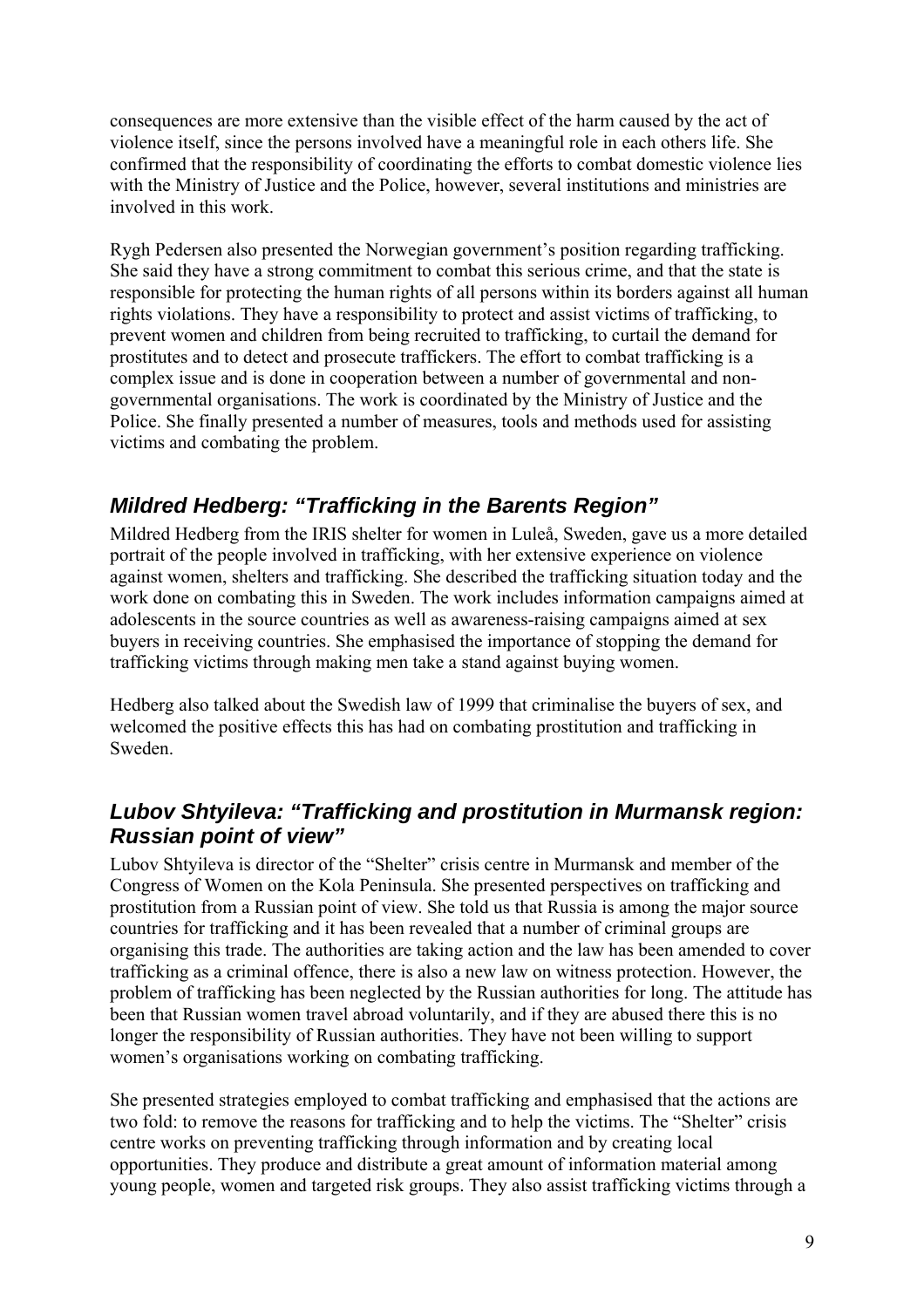<span id="page-9-0"></span>hotline where they give advice. Shtyileva identified the presuppositions of trafficking as the feminisation of poverty, the high level of domestic violence and the distortion of morals, and a permissive attitude to prostitution, violence and sexism from the government. She also mentioned gender imbalance as core of the problem, and suggested criminalising sex buyers as in Sweden, as part of the solution.

# **Workshops**

The participants had to choose between the "Violence in close relations" or "Democratisation processes in the Barents region in a gender perspective" workshops. The "Trafficking and prostitution" workshop was organised as a plenary workshop in which all participants took part.

### *Violence in close relations*

This workshop was chaired by Wenche Jonassen, researcher at the Norwegian Centre for Studies on Violence and Traumatic Stress, in three sessions. The papers in this workshop were organised by topics, the papers presented and discussed in this workshop were:

#### **Upbringing/Attitude raising**

- "How to Affect Public Opinion" by Olga Ipatova, Sortavala Crisis Centre (Karelia)
- "Violence in close relationships" Vera A. Russkih, Department N 118, Polyarnie Zori
- "The base of the healthy life style" by Ljubov V. Solomon**,** College №1 in Polyarnyie Zori
- "Violence as a result of the psycho-social trouble" by Inna V. Ryzhkova and Tatyana Tegaleva, Social pedagogic and social work department, Murmansk Pedagogical University
- "New thinking and new perspectives in research on and work against violence: Gender stereotypes at Arkhangelsk schools" by Olga Tilman, Crisis Centre "Bridges of Mercy", Arkhangelsk

#### **Crisis centres**

- "How to care of employees, whose work is connected to a problem of violence" by Voropaeva Ekaterina**,** " The Complex centre of social service of the population "Sources", Petrozavodsk
- "Balint groups for the volunteers of women crisis centre", by Natalia Potapova, psychologist of WCC "Bridges of mercy" Arkhangelsk
- "Experiences from working with women exposed to violence" by Tatyana A. Vedonkina – gynecologist
- "Domestic Violence: Perspectives in Combating and Prevention" by Irina Matviyenko, Coordinator of the Crisis Department, National Center for the Prevention of Violence ANNA, Moscow
- Presentation of the NCRB exchange program between crisis centers in the Barents region by Elena Haraldsson**,** the Nora centre

#### **Men and violence**

• "Preventive work with men" by Valeriy Khoudoyash, Archangelsk Municipal Crisis Centre for Women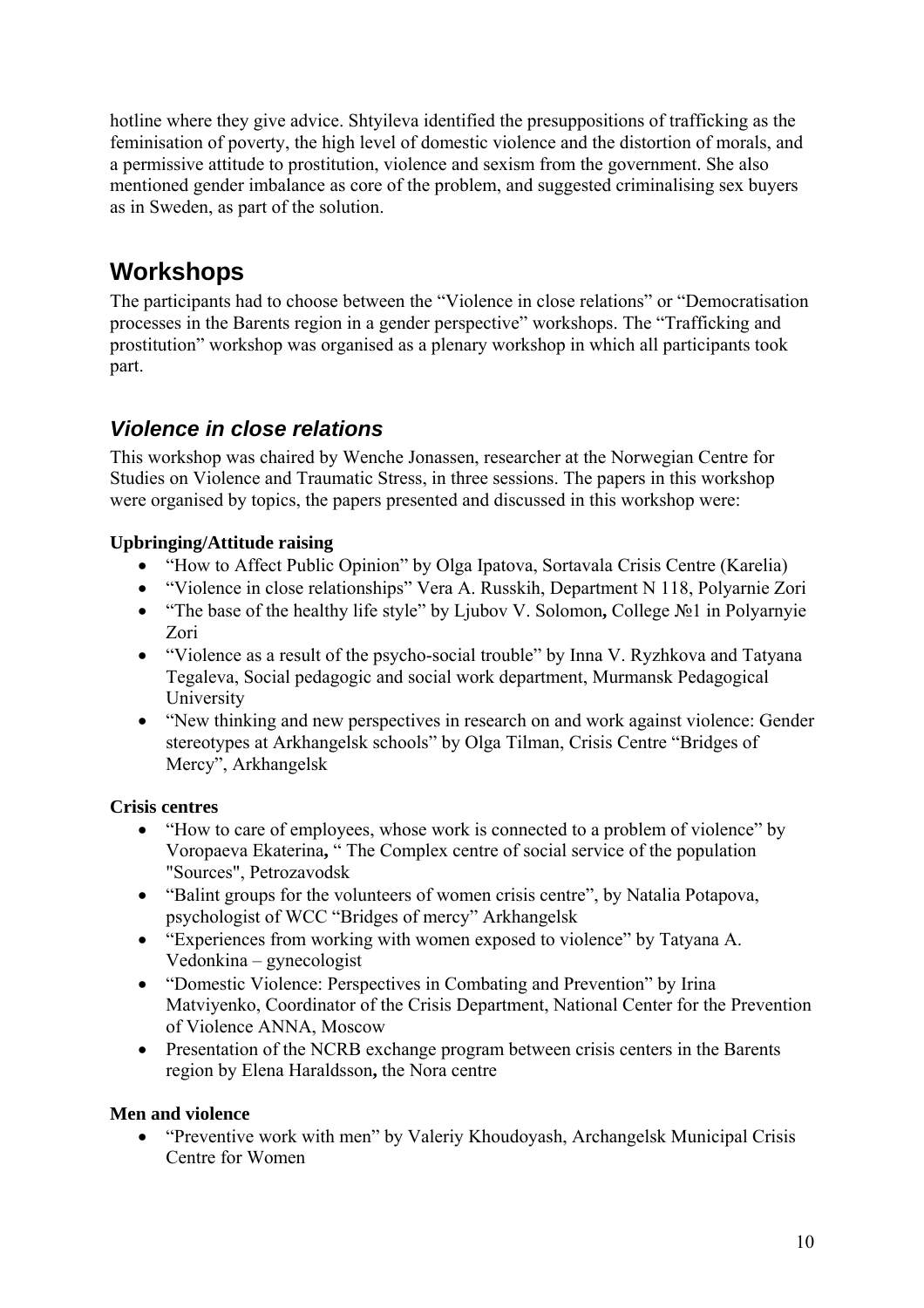- <span id="page-10-0"></span>• "Support for men in crisis: the example of the Altai Regional Crisis Centre for Men" by Maxim Kostenko, Altai Regional Crisis Centre for Men
- "Therapy for men, who are violent to their partners" by Nani K. Merebashvili, Crisis Center INGI, St.-Petersburg

#### **Children**

- "Upbringing of children with the moral values as a way to a better future for them" by Elvira G. Belyaeva, College №1, Polyarnyie Zori
- "Children Silent Witnesses" by Grechishkina Marina, Crisis centre for women, St.Petersburg
- "Child as a silent witness" by Elena N. Zebina, Regional hospital of Petrozavodsk city.

#### *Democratisation processes in the Barents region in a gender perspective*

This workshop was chaired by Aino Saarinen, senior researcher at Aleksanteri Institute, University of Helsinki, leader of the NCRB network, in three sessions The papers presented and discussed in this workshop were:

- "Women's Political Representation and the Question of Democracy: Arctic Case Study" by Heidi Sinevaara-Niskanen, Lapland University, Faculty of education/ Women's studies
- "Making space and taking positions: Women's agency in local communities in the rural Finnish North" by Seija Keskitalo-Foley, Lapland University, Faculty of education/ Women's studies
- "Women's activism and Civil Society in Russia" by Natalia Kukarenko, Pomor state University, Faculty of social philosophy
- "Views on Gendered Violence and Prostitution by Russian Women Immigrants, Russian Experts in Help Institutions and ´Native` Nordic Authorities and Actors" by Aino Saarinen, Helsinki University, Aleksanteri Institute

## *Trafficking and prostitution in the Barents region*

This workshop was chaired by Mildred Hedberg, Kvinnojouren IRIS, Luleå, in two sessions. The papers presented and discussed were:

- "Mapping the situation, and project against trafficking in women in northern Norway, Sweden, Finland and north-west Russia" by Irina Enbuska, Swedish representative in the Nordic Trafficking project
- "Informational actions about trafficking among the youth and children in Murmansk region" by Maria Styileva, Shelter crisis centre, Murmansk
- "Trafficking problem in Apatity" by Svetlana Mekhedova, Apatity Crisis Centre
- "Prophylaxis of HIV infection and drug addiction among the prostitutes in Murmansk" by Fedor N. Bailuk, Murmansk City HIV Centre
- "Female Migration in Northern Europe (FEMINORE) - A cross-sectoral research network funded by the Nordic Council of Minsters" by Dag Stenvoll, The Rokkan centre, Norway